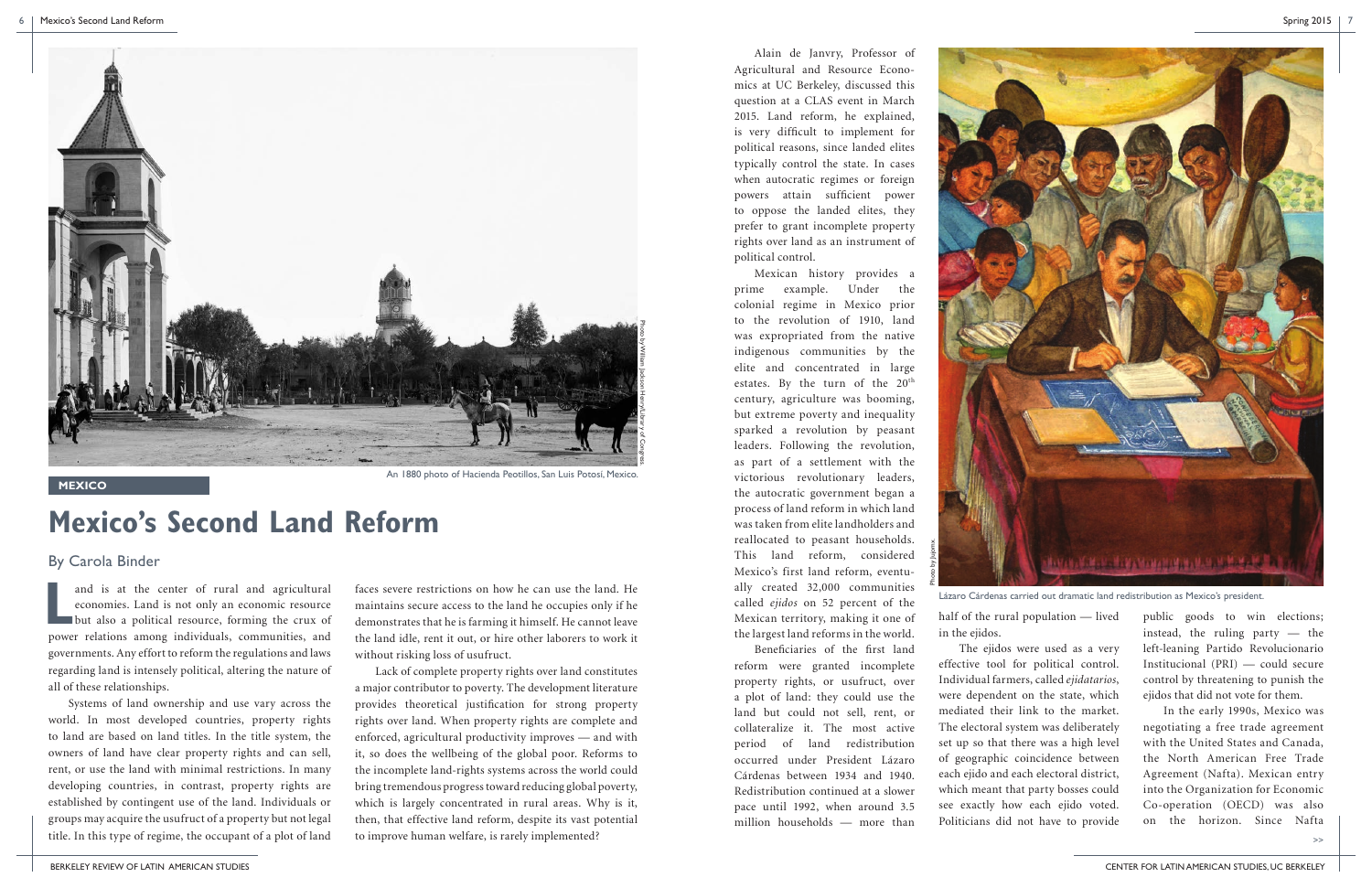BERKELEY REVIEW OF LATIN AMERICAN STUDIES CENTER FOR LATIN AMERICAN STUDIES, UC BERKELEY

The political consequences of the second land reform demonstrate why the transition to stronger property rights across the world is so politically difficult to implement. Another political science theory, "distributive politics theory," argues that political parties offer material incentives to constituents who reciprocate with their votes. But voter reciprocity is more likely when the material benefits are short-term and repeated, so that voters recurrently exchange votes for continuation of benefits. A one-time, irreversible benefit — such as the awarding of a land certificate — is less likely to elicit a reciprocal voter response. Even though recipients of the certificates benefited materially from the second land reform under Salinas, they did not reciprocate by voting for his party. Other leftleaning parties know that they have a lot to lose. If they grant land property rights to their constituents, they will likely lose a share of the vote to parties further to the right.

Procede also had implications for economic efficiency, both within the agricultural sector and in the overall economy. The property rights literature usually argues that strong property rights improve economic outcomes by enhancing investment incentives. In fact, this was the motivation of the technocrats in the PRI who advocated for Procede. But de Janvry and his co-authors use the experience of Procede to test the importance of two other channels through which improved property rights affect economic outcomes. The first is by enabling migration that improves the allocation of labor between the agricultural and non-agricultural sectors. The second is by allowing more optimal farm sizes.

Both channels were quite important. Procede had significant effects on migration and labor allocation. Before Procede, the ejido system linked land rights to land use. Land could not be left fallow. A state-level Mixed Agrarian Commission determined the requirements for using land productively within each ejido. If an

required the complete elimination of import tariffs on all agricultural goods within 15 years, Mexican agriculture, after years of stagnation under the ejido system, would soon face competition from the United States. Technocrats within the PRI realized that a fundamental transformation was needed in order for Mexico to succeed in this new global context. In 1992, President Carlos Salinas, hoping to improve Mexico's ability to compete with food imports, decided to initiate a transition to more complete property rights for agricultural land. The technocratic wing of the PRI used its large congressional majority to amend the constitution, ending the first land reform and beginning what came to be known as Mexico's second land reform.

The second land reform, the Program for the Certification of Ejido Rights and Titling of Urban Plots (Procede), was rolled out between 1993 and 2006. Procede was a multiagency federal government effort that established boundaries for each ejido as a whole

and for individual land parcels within each ejido. The implementation process was not only relatively rapid, but also remarkably smooth. Agrarian tribunals settled disputes over boundaries. Under Procede, ejidatarios received certificates of ownership over their land parcels, allowing them to rent their land, hire outside labor to work the land, or leave the land fallow. They had none of these rights prior to receiving the certificates.

The certification process made property rights much more complete, but still not fully complete. The certificates were not exactly the same as land titles in developed countries. Recipients of land certificates under Procede could sell land, but only to other members of the same ejido community. However, the members of an ejido could also vote to turn all or part of the ejido certificates into fully private property, allowing unrestricted sales to non-ejidatarios.

In joint work with Elisabeth Sadoulet, Kyle Emerick, Marco Gonzalez-Navarro, and Daley Kutzman, de Janvry

uses the rollout of Procede to study the political, economic and social effects of strengthening property rights. Since certification of property rights were granted at different times in different areas, the researchers can contrast outcomes in areas with strong property rights and in those without. They use administrative data from the certification program, matched with electoral outcomes over six federal congress elections.

 A political implication of Procede was a marked shift to the right in federal congress elections. This shift is in line with a political science theory called "vested interest theory," which predicts that expanding the ownership of productive assets benefits more conservative parties. Asset-owning individuals, according to the theory, prefer politicians that are more pro-market, favoring less state intervention and lower taxes. Indeed, in areas where land was more valuable, the shift to the right was even more pronounced, as vested interest theory predicts. This shift was quite costly for President Salinas and his party, the PRI. Salinas had originally hoped to transform the PRI into the pro-market party, but segments of his party opposed the transformation. The transformation of the PRI failed, and the party lost significant power. The Partido Acción Nacional (PAN), seen as the pro-market party, gained an increase in votes in congressional elections. PAN also gained control of the presidency for the first time in 2000-2006 and again in 2006-2012.

A Mexican land title certificate issued in 1992.



MEXICO, D.F., A 7 DE AGOSTO DE 1992.

Image courtesy of fulano.info.

>>

The spread of *ejido* land certification under Procede. (Images courtesy of Alain de Janvry.)